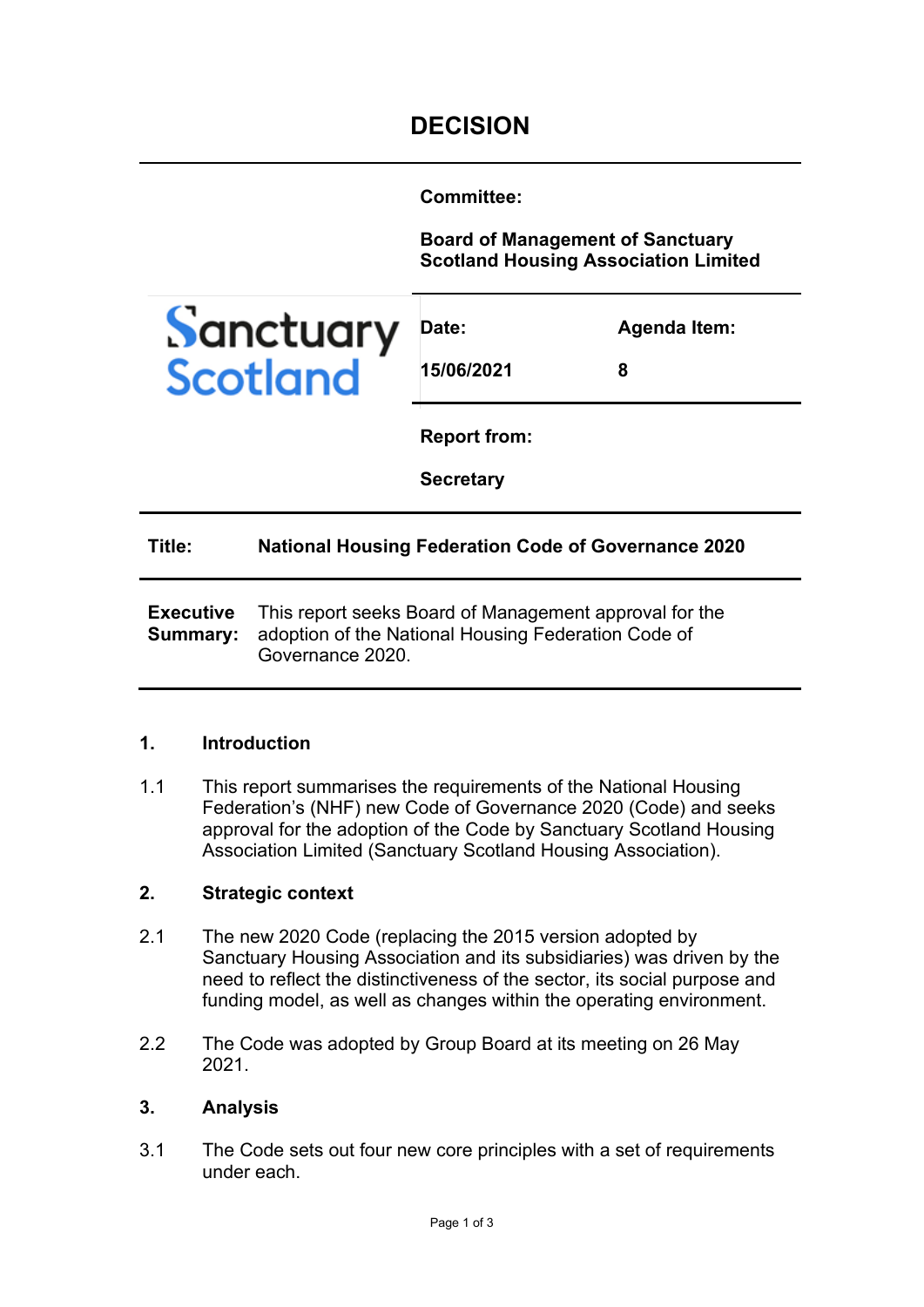# 3.2 The core principles are:

**1.** Mission and values

The board sets and actively drives the organisation's social purpose, mission, values and ambitions, and through these embeds within the organisation resident focus, inclusion, integrity, openness and accountability.

**2.** Strategy and delivery

The board sets ambitions, plans and strategies which enable the organisation to fulfill its social purpose and remain viable and sustainable, and exercises demonstrable and effective oversight of their delivery.

## **3.** Board effectiveness

The organisation is led by a skilled and diverse board which regularly reviews and capably manages its own performance and effectiveness and ensures that it complies with this code.

**4.** Control and assurance

The board actively manages the risks faced by the organisation, and obtains robust assurance that controls are effective, that plans and compliance obligations are being delivered, and that the organisation is financially viable.

- 3.3 Although the first two principles mark a break from previous versions of the Code, the latter two principles are broadly aligned to previous principles and provisions regarding the role of the board, risk, and internal control.
- 3.4 Specifically, the requirements regarding the role of the board, board composition, board selection, remuneration, appraisal, tenure, and conduct are in line with previous versions. Where the wording has changed in these sections, it is mainly to outline further detail on the requirements.

# **4. New requirements**

- 4.1 The new Code requires those adopting it to make sure that:
	- The views and needs of residents are at the heart of strategic decision making.
	- Measures are in place to ensure that residents, and other customers and staff are kept safe.
	- Boards have an oversight of risk and thoroughly test the impact of potential risk scenarios on their organisation's future.
- 4.2 While there is a clear focus on the resident voice, the Code does not require resident involvement in governance via boards. Instead, it requires that 'people with direct lived experience of the communities